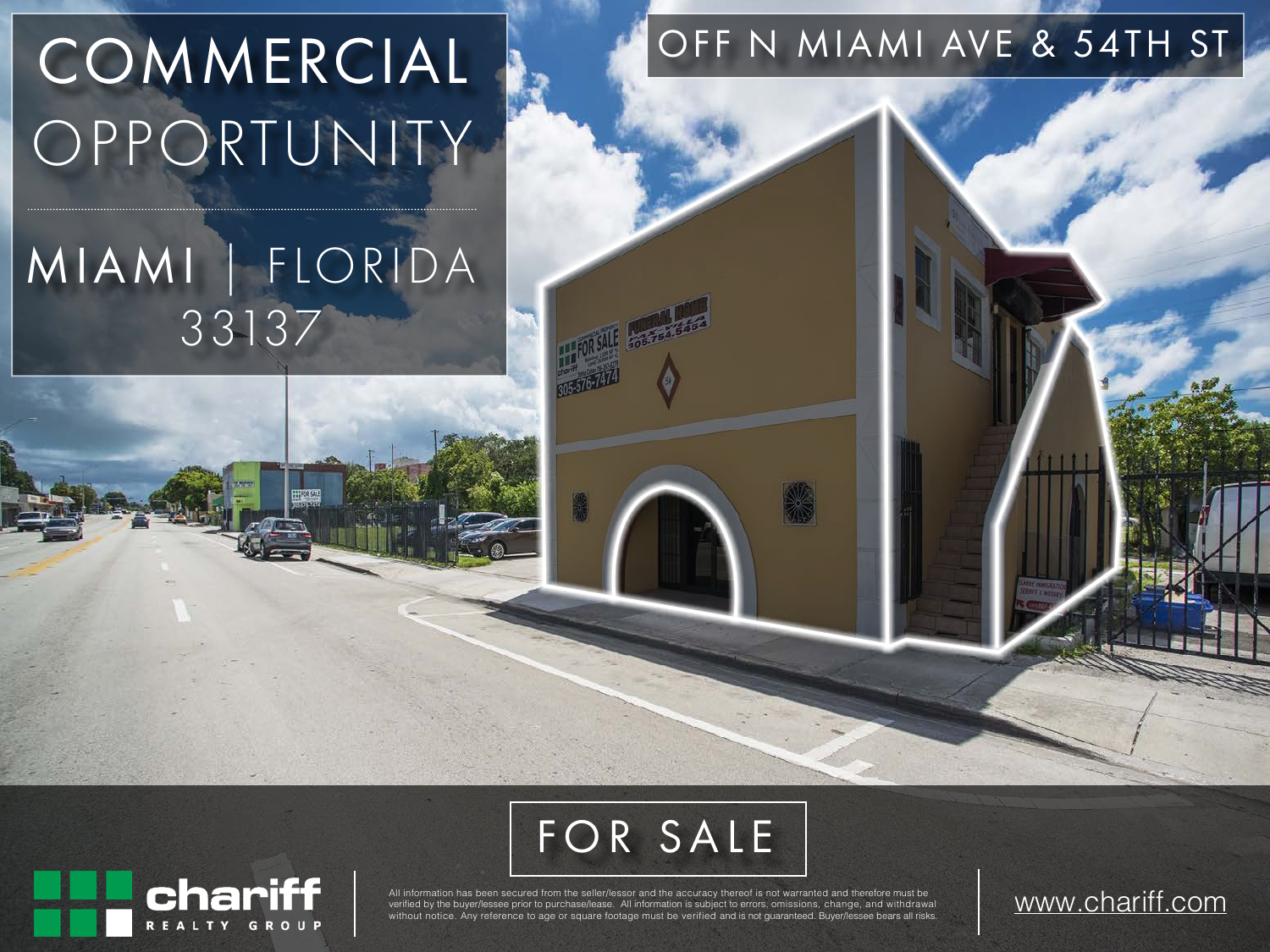## PROPERTY OVERVIEW



Unique opportunity to develop on a 34,000 SF lot on highly visible and busy 54th Street. Property has T5-O, T4-O and T4-R zoning making it ideal for a mixed-use project with retail and commercial components. It is also a great site to develop something that can service all the prime neighborhoods in the area: Belle Meade, Morningside, Palm Grove, and Bay Point. There is an existing commercial structure occupying approximately 9% of the total lot size that can be leased out to offset the holding cost while working on development plans.

Total Space:  $+/- 34,000$  SF Sale Price: \$3,300,000



All information has been secured from the seller/lessor and the accuracy thereof is not warranted and therefore must be<br>verified by the buyer/lessee prior to purchase/lease. All information is subject to errors, omissions without notice. Any reference to age or square footage must be verified and is not guaranteed. Buyer/lessee bears all risks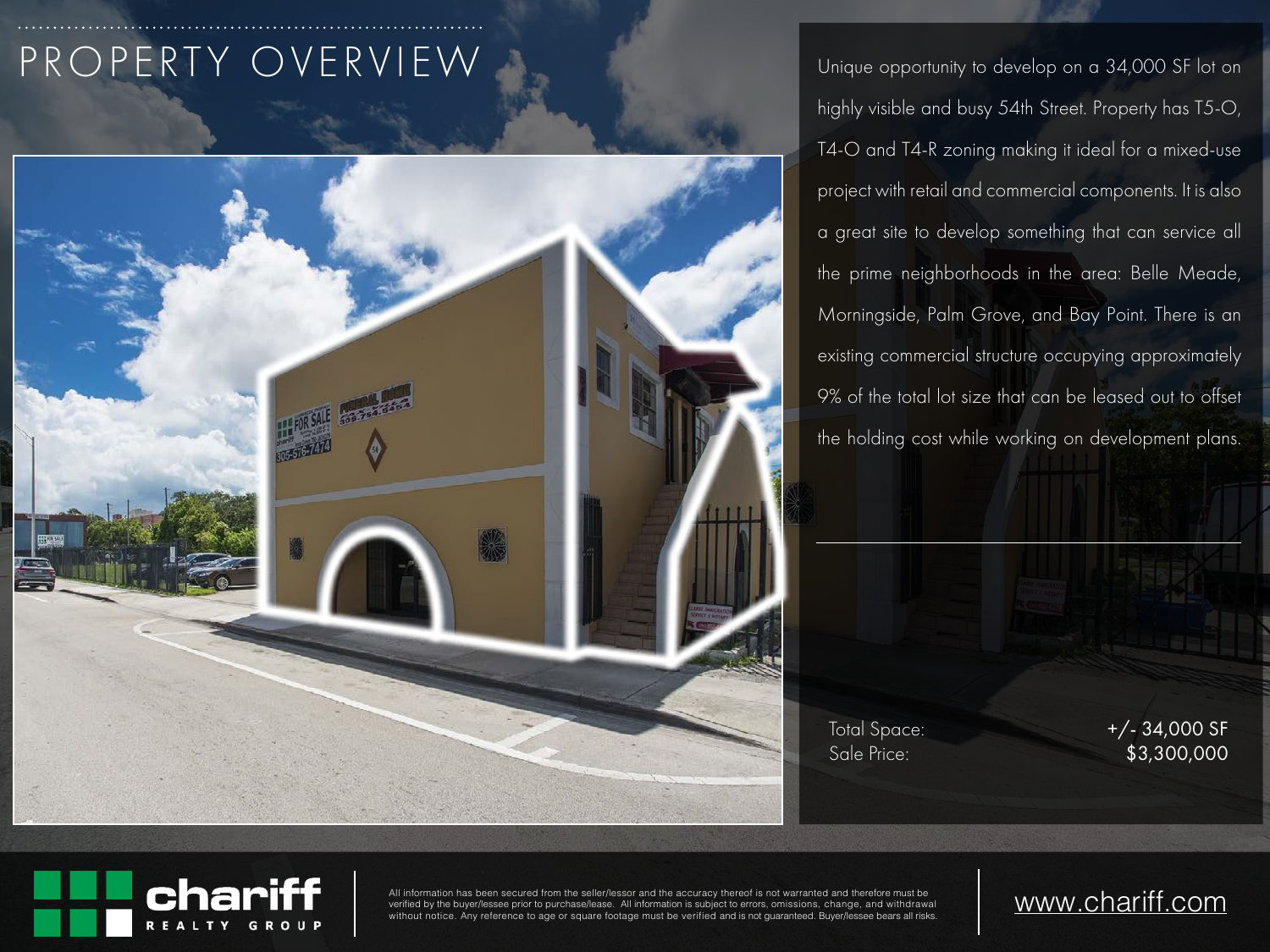## AREA OVERVIEW

- Easy access to highway
- Minutes away from Mimo and the Biscayne Corridor, home to high-end designers, retailers and restaurants.
- Minutes away from Buena Vista, the Design District, Midtown and Wynwood.
- Close to the Cushman School, Miami Jewish Health Systems, and the Design Place, where a massive development is underway.
- See attachments for more information.
- Buyer must do its Due Diligence.









All information has been secured from the seller/lessor and the accuracy thereof is not warranted and therefore must be<br>verified by the buyer/lessee prior to purchase/lease. All information is subject to errors, omissions without notice. Any reference to age or square footage must be verified and is not guaranteed. Buyer/lessee bears all risks.